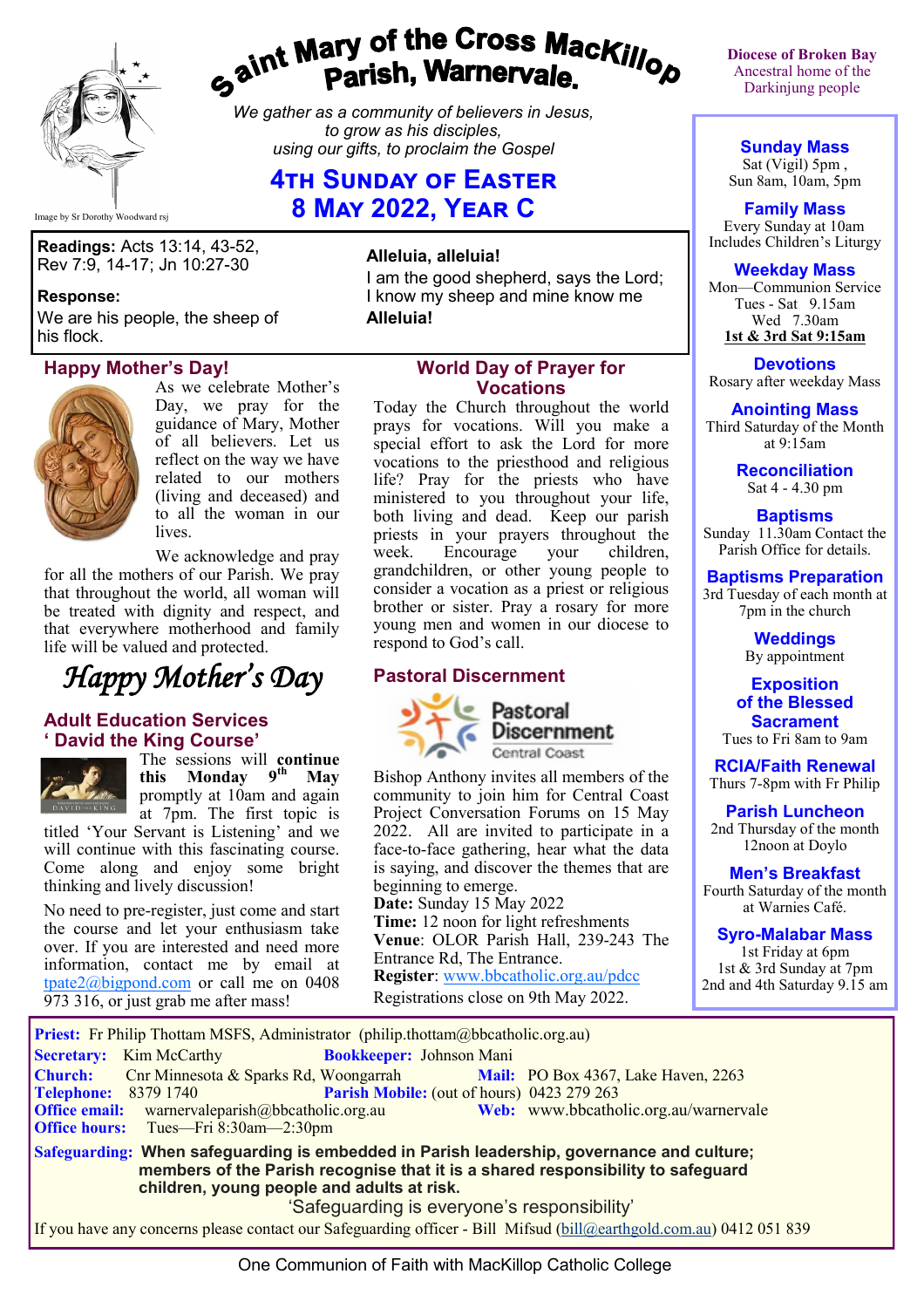#### **Rosary Prayer Group**



Come pray with us for our families, the parish and the world. The prayer meetings for *May will be on Thursday evening of the 19th of May at 7pm.* In the home of

Bill & Dianne 56 Irving Court, Hamlyn Terrace. Phone 0413 454 547. Everyone Welcome.

#### **Mass Count—Month of May**

Commencing this weekend, we will count the number of people attending Saturday and Sunday Mass. This has been done throughout the diocese for a number of years and provides us with important information for allocation of resources and planning for the future.

#### **Catechist Corner**



As we return to classes after the school holidays, we remind everyone that we're looking for 2 more catechists to help in the public school we teach scripture at. Full training & support is provided. Please call Kerrie Dedera, our Coordinator on 0402815633 or email [kerriemded](mailto:kerriemdedera@westnet.com.au)[era@westnet.com.au](mailto:kerriemdedera@westnet.com.au)

#### **Church Parking—14/15 May**

Next weekend the main parking area will be used for commuter carpark for the Airshow at Warnervale Airfield. There will be allocated parking in the main carpark for the Church as well as the parking in the primary kiss and drop area and in the street behind the church.



#### **Pastoral Works Broken Bay May Appeal**

Our last appeal for this financial year will be held next weekend of 14th and 15th May. Envelopes will be available at the back of the church.

Donations can also be made online at: [https://brokenbay.goodgiving.com.au/](https://brokenbay.goodgiving.com.au/home/brokenbay) [home/brokenbay](https://brokenbay.goodgiving.com.au/home/brokenbay)or by direct debit: **St Mary of the Cross MacKillop BSB: 062-784,** 

#### **A/C: 10000 5628**

**Add your name and PWBB as reference.** 



#### **Singing up Country—29 May**

Singing Up Country 2022 is a festival showcasing Aboriginal musicians, their culture, music and community spirit, led by Yaegl man Michal Birk. It is run in collaboration with the Frenchs Forest Catholic Parish Social Justice Group and the Kierans Creek Landcare Group with support by Mona Vale Music.

**Address:** St Anthony in the Fields Church, 46 Myoora Rd, Terrey Hills.

**Session One**: Talking, Walking Country, free event starting at 2:30 pm, finishing at 3:30pm

**Session Two:** Singing Up Country 3:45pm Smoking Ceremony, 4pm start, finishing at 8pm.

#### **Bookings are essential:**

[www.trybooking.com/BYCFY](https://bbcatholic.us8.list-manage.com/track/click?u=466af249e088db70ab864d088&id=24adf7707c&e=e312df0f80)

#### **This Week**

**Monday 9 May** 9:15am Communion Service

**Tuesday 10 May** 9:15am Mass

**Wednesday 11 May** 7:30am Mass 9:15am Mass

**Thursday 12 May** 9:15am Mass

**Friday 13 May Our Lady of Fatima** 9:15am Mass 6pm Syro-Malabar

**Saturday 14 May St Matthias** 9:15am Syro-Malabar 4pm Reconciliation 5pm (Vigil) Mass

#### **Return and Earn**



**This week we raised \$51.20**

Thank you for your continued support! **Please remember containers** 

**need to be empty of liquid; and not crushed or broken.** Please place

glass in the crates. Cans and  $\vee$ bottles must have the 10c refund logo on them.



#### **Cleaning Roster**

Due to a shortage of cleaners, we have started a roster for anyone who wishes to volunteer on a one off or on a more regular basis. If you can spare an hour or so on a Friday, please write your name and contact details on the sheet at the back of the Church.

#### **Find us on Facebook**

Keep up with parish happenings on Facebook at St Mary of the Cross [MacKillop Parish, Warnervale,](https://www.facebook.com/MacKillopParishWarnervale) please "like" our page.

#### **PARISH COLLECTIONS**

**1st collection**: goes to the Clergy Remuneration Fund for the financial support of the priests. **2nd Collection**: Funds the operational management of the Parish You can also donate via Bpoint, which will take you to our Website for secure online payments. <https://www.bpoint.com.au/pay/WarnervaleParish> **Name: St Mary MacKillop Parish BSB: 062 784 Account no: 10000 5628** *Thank you for your generous contribution* 



Please remember our sick: Isagani Santos, Joshua Caulfield, Janice Quiring, Finn McConnon, Cecelia Henry, Con Pantos, Terence McBride, Allan Curtis, Jim Swanson.

Deceased/Anniversary: Rick Walters, Mary Gatt, Evelyn Magri, Anne Firmstone, Grahame Lesha, Fr Tadgh Tierney OCD, Beryl Moloney, George Williams, Michael Connerly, Paul & Agnes De Battista, Bridgie King.



Mass Intentions: Connie Claramunt, Peter Walsh, Frank Walsh, George & Helen Pantos, Angelo & Mary Spiteri, Daminh, Rafael Santos, Mrs. Marciana Ong, Ana Ison, Rebecca & Amelia.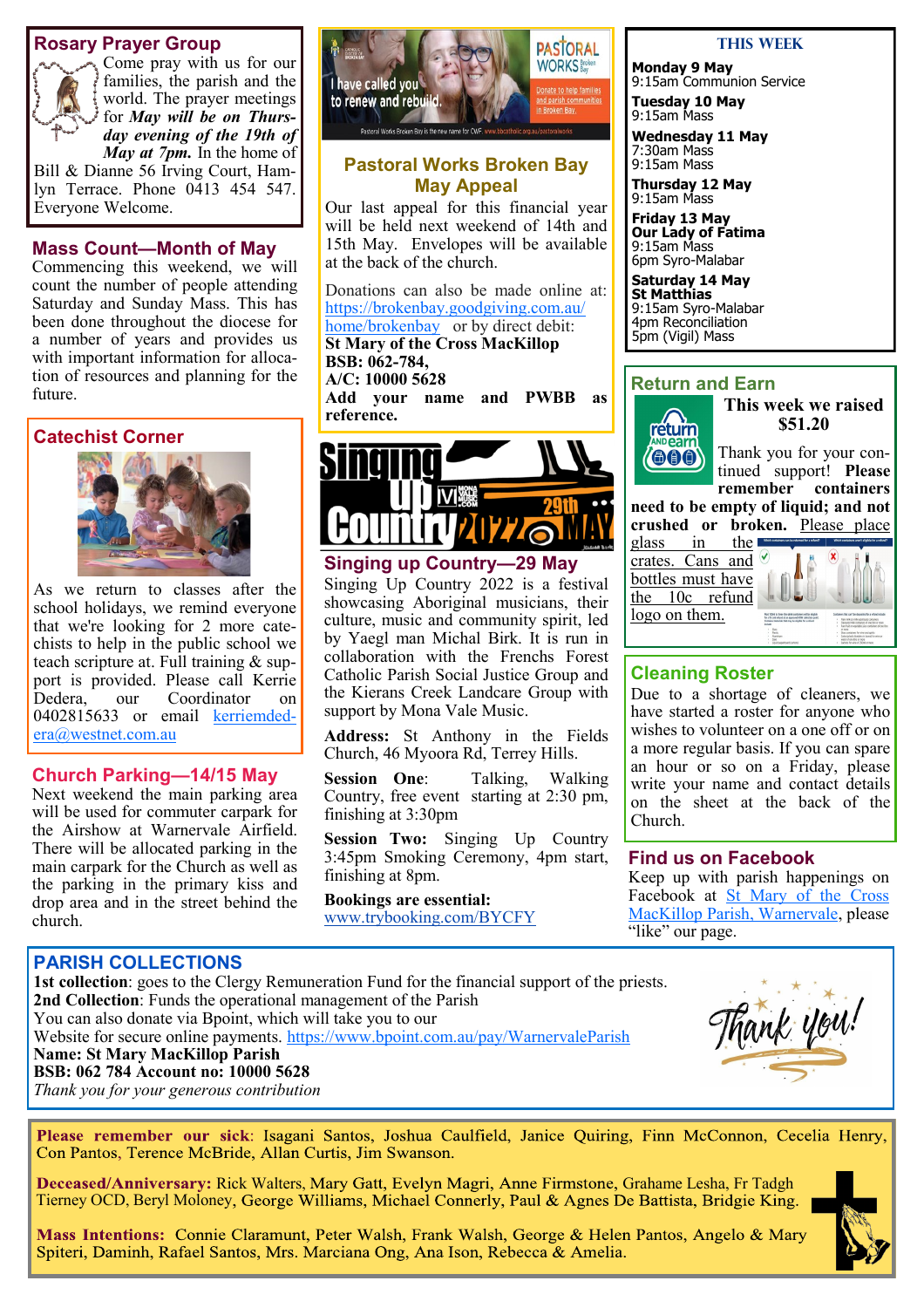# **4th Sunday of Easter, Year C**

# First Reading **Acts of the Apostles 13:14, 43-52**

#### **We are now turning to the gentiles.**

Paul and Barnabas carried on from Perga till they reached Antioch in Pisidia. Here they went to synagogue on the sabbath and took their seats.

When the meeting broke up, many Jews and devout converts joined Paul and Barnabas, and in their talk with them Paul and Barnabas urged them to remain faithful to the grace God had given them.

The next sabbath almost the whole town assembled to hear the word of God. When they saw the crowds, the Jews, prompted by jealously, used blasphemies and contradicted everything Paul said. Then Paul and Barnabas spoke out boldly, 'We had to proclaim the word of God to you first, but since you have rejected it, since you do not think yourselves worthy of eternal life, we must turn to the pagans. For this is what the Lord commanded us to do when he said: I have made you a light for the nations, so that my salvation may reach the ends of the earth.'

It made the pagans very happy to hear this and they thanked the Lord for his message; all who were destined for eternal life became believers. Thus the word of the Lord spread through the whole countryside.

But the Jews worked upon some of the devout women of the upper classes and the leading men of the city and persuaded them to turn against Paul and Barnabas and expel them from their territory. So they shook the dust from their feet in defiance and went off to Iconium; but the disciples were filled with joy and the Holy Spirit.

The word of the Lord.

# **Responsorial Psalm Ps 99:1-3, 5**

## **R. We are his people, the sheep of his flock.**

Cry out with joy to the Lord, all the earth. Serve the Lord with gladness. Come before him, singing for joy. **R.**

Know that he, the Lord is God. He made us, we belong to him, we are his people, the sheep of his flock. **R.**

Indeed, how good is the Lord, eternal his merciful love. He is faithful for age to age **R.**